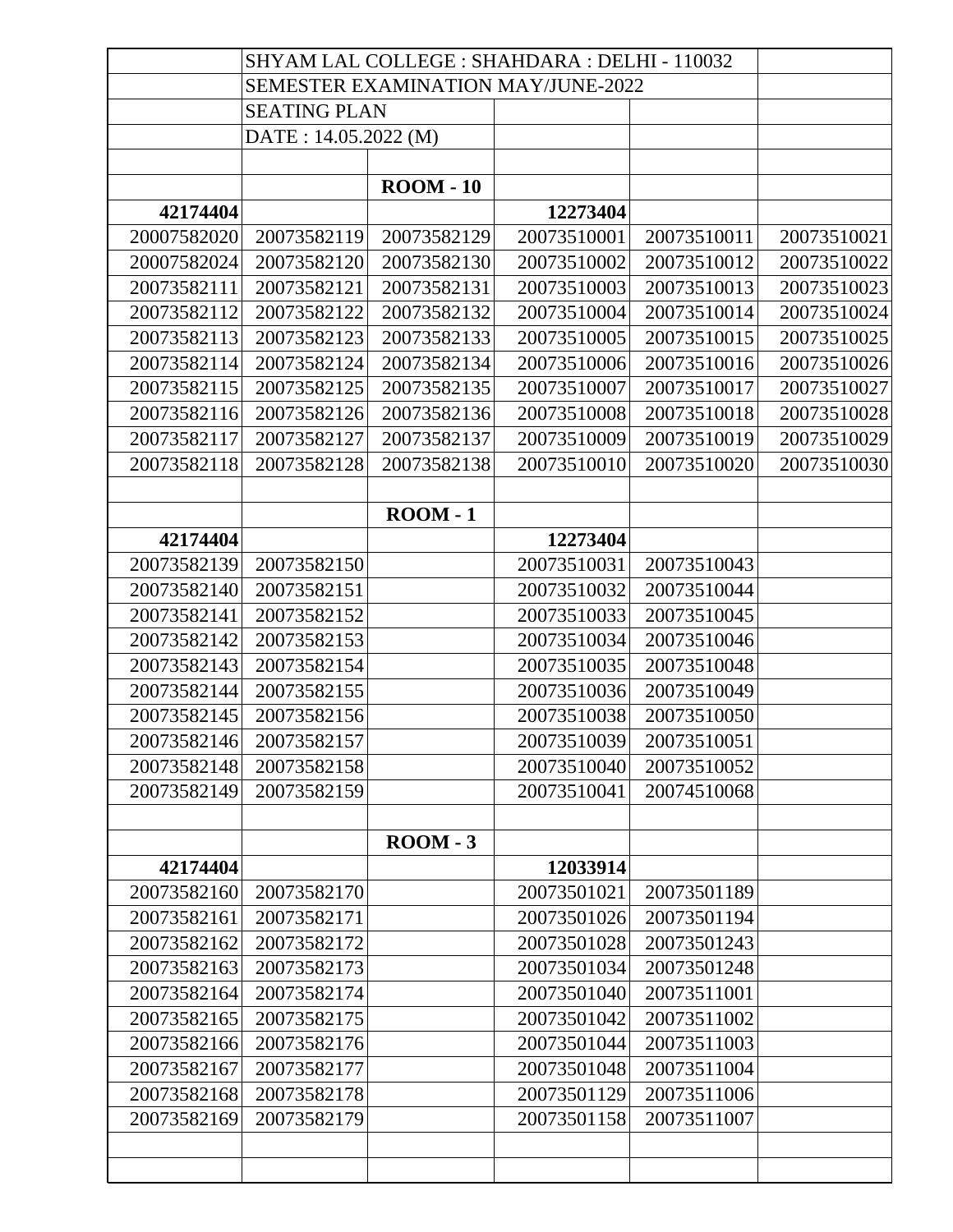|             | SEMESTER EXAMINATION MAY/JUNE-2022 |                  |             |             |  |
|-------------|------------------------------------|------------------|-------------|-------------|--|
|             | <b>SEATING PLAN</b>                |                  |             |             |  |
|             | DATE: 14.05.2022 (M)               |                  |             |             |  |
|             |                                    |                  |             |             |  |
|             |                                    | $\text{ROM} - 5$ |             |             |  |
| 42174404    |                                    |                  | 12033914    |             |  |
| 20073582180 | 20073582191                        |                  | 20073511008 | 20073511018 |  |
| 20073582182 | 20073582192                        |                  | 20073511009 | 20073511019 |  |
| 20073582183 | 20073582193                        |                  | 20073511010 | 20073511020 |  |
| 20073582184 | 20073582194                        |                  | 20073511011 | 20073511021 |  |
| 20073582185 | 20073582196                        |                  | 20073511012 | 20073511022 |  |
| 20073582186 | 20073582197                        |                  | 20073511013 | 20073511023 |  |
| 20073582187 | 20073582198                        |                  | 20073511014 | 20073511024 |  |
| 20073582188 | 20073582199                        |                  | 20073511015 | 20073511025 |  |
| 20073582189 | 20073582200                        |                  | 20073511016 | 20073511026 |  |
| 20073582190 | 20073582201                        |                  | 20073511017 | 20073511027 |  |
|             |                                    |                  |             |             |  |
|             |                                    | $\text{ROM} - 6$ |             |             |  |
| 42174404    |                                    |                  | 12033914    |             |  |
| 20073582203 | 20073582213                        |                  | 20073511028 | 20073511039 |  |
| 20073582204 | 20073582214                        |                  | 20073511029 | 20073511042 |  |
| 20073582205 | 20073582215                        |                  | 20073511030 | 20073511043 |  |
| 20073582206 | 20073582216                        |                  | 20073511031 | 20073511044 |  |
| 20073582207 | 20073582217                        |                  | 20073511032 | 20073511045 |  |
| 20073582208 |                                    |                  | 20073511034 |             |  |
| 20073582209 |                                    |                  | 20073511035 |             |  |
| 20073582210 |                                    |                  | 20073511036 |             |  |
| 20073582211 |                                    |                  | 20073511037 |             |  |
| 20073582212 |                                    |                  | 20073511038 |             |  |
|             |                                    |                  |             |             |  |
|             |                                    | $\text{ROM} - 4$ |             |             |  |
| 42174404    |                                    |                  | 12033914    |             |  |
| 20073582218 |                                    |                  | 20073511046 |             |  |
| 20073582219 |                                    |                  | 20073511047 |             |  |
| 20073582220 |                                    |                  | 20073511048 |             |  |
| 20073582221 |                                    |                  | 20073511049 |             |  |
| 20073582222 |                                    |                  | 20073511050 |             |  |
| 20073582224 |                                    |                  | 20073511051 |             |  |
| 20073582225 |                                    |                  | 20073511052 |             |  |
| 20073582226 |                                    |                  | 20073511053 |             |  |
| 20073582228 |                                    |                  |             |             |  |
| 20081582044 |                                    |                  |             |             |  |
|             |                                    |                  |             |             |  |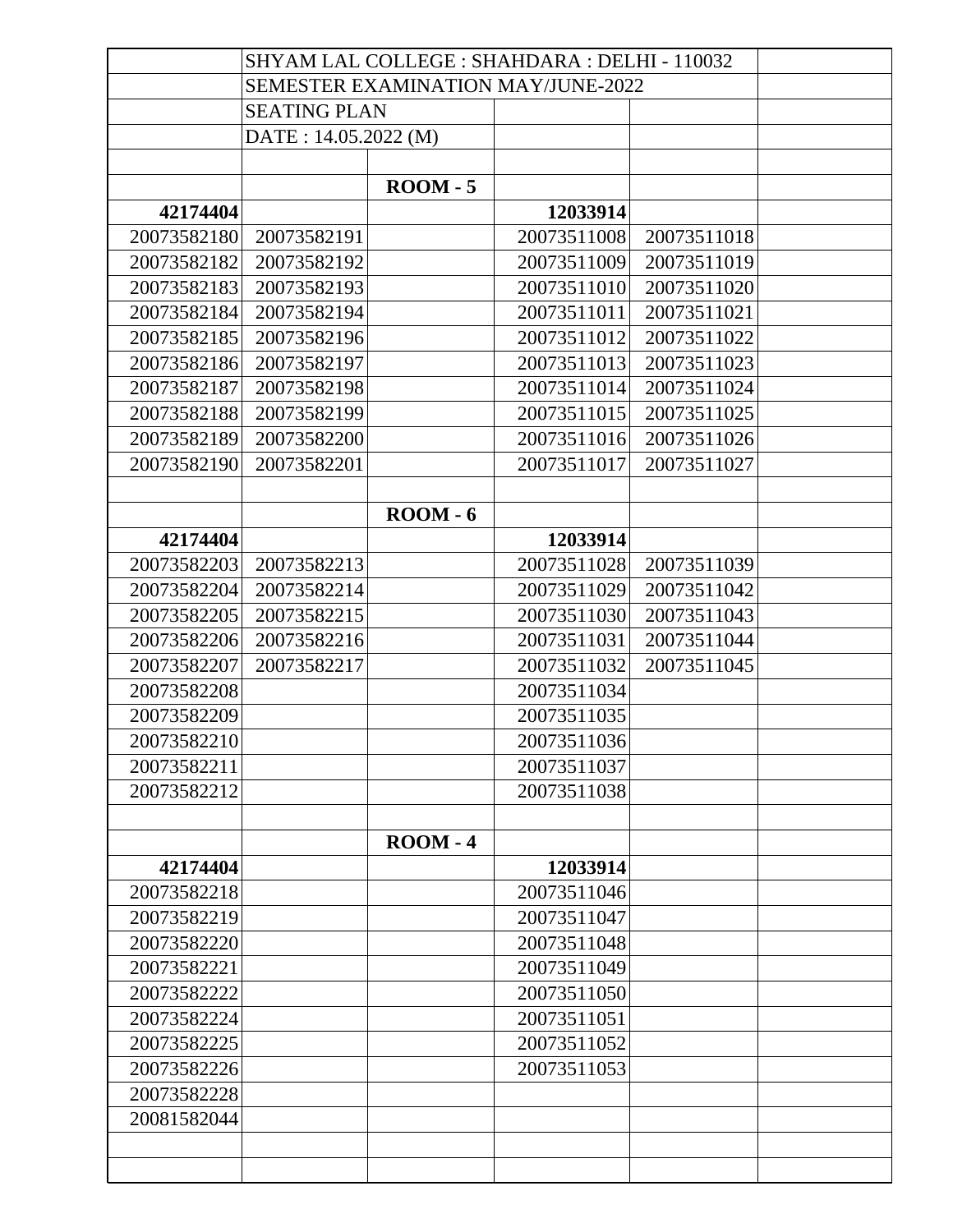|             | <b>SEATING PLAN</b>  |                   |             |             |             |
|-------------|----------------------|-------------------|-------------|-------------|-------------|
|             | DATE: 14.05.2022 (M) |                   |             |             |             |
|             |                      |                   |             |             |             |
|             |                      | $\text{ROM} - 7$  |             |             |             |
| 12053407    |                      |                   | 12313405    |             |             |
| 20073516001 | 20073516011          |                   | 20073518001 | 20073518013 |             |
| 20073516002 | 20073516012          |                   | 20073518003 | 20073518014 |             |
| 20073516003 | 20073516013          |                   | 20073518004 | 20073518015 |             |
| 20073516004 | 20073516016          |                   | 20073518005 | 20073518016 |             |
| 20073516005 | 20073516017          |                   | 20073518006 | 20073518017 |             |
| 20073516006 |                      |                   | 20073518007 |             |             |
| 20073516007 |                      |                   | 20073518008 |             |             |
| 20073516008 |                      |                   | 20073518009 |             |             |
| 20073516009 |                      |                   | 20073518011 |             |             |
| 20073516010 |                      |                   | 20073518012 |             |             |
|             |                      | $\text{ROM} - 8$  |             |             |             |
| 12053407    |                      |                   | 12313405    |             |             |
| 20073516018 | 20073516028          |                   | 20073518018 | 20073518028 |             |
| 20073516019 | 20073516029          |                   | 20073518019 | 20073518029 |             |
| 20073516020 | 20073516030          |                   | 20073518020 | 20073518031 |             |
| 20073516021 | 20073516031          |                   | 20073518021 | 20073518032 |             |
| 20073516022 | 20073516032          |                   | 20073518022 | 20073518033 |             |
| 20073516023 |                      |                   | 20073518023 |             |             |
| 20073516024 |                      |                   | 20073518024 |             |             |
| 20073516025 |                      |                   | 20073518025 |             |             |
| 20073516026 |                      |                   | 20073518026 |             |             |
| 20073516027 |                      |                   | 20073518027 |             |             |
|             |                      | $\text{ROM} - 40$ |             |             |             |
| 12053407    |                      | 12313405          |             |             | 12323904    |
| 20073516033 | 20073516043          | 20073518034       | 20073518045 | 20073518055 | 20073527001 |
| 20073516034 | 20073516044          | 20073518035       | 20073518046 | 20073518056 | 20073527002 |
| 20073516035 | 20073516045          | 20073518036       | 20073518047 | 20073518057 | 20073527003 |
| 20073516036 | 20073516046          | 20073518037       | 20073518048 | 20073518058 | 20073527004 |
| 20073516037 | 20073516047          | 20073518038       | 20073518049 | 20073518059 | 20073527005 |
| 20073516038 | 20073516049          | 20073518039       | 20073518050 | 20084518029 | 20073527006 |
| 20073516039 | 20073516050          | 20073518040       | 20073518051 |             | 20073527007 |
| 20073516040 | 20073516051          | 20073518042       | 20073518052 |             | 20073527008 |
| 20073516041 | 20073516052          | 20073518043       | 20073518053 |             | 20073527009 |
| 20073516042 | 20073516053          | 20073518044       | 20073518054 |             | 20073527010 |
|             | 20074516011          |                   |             |             |             |